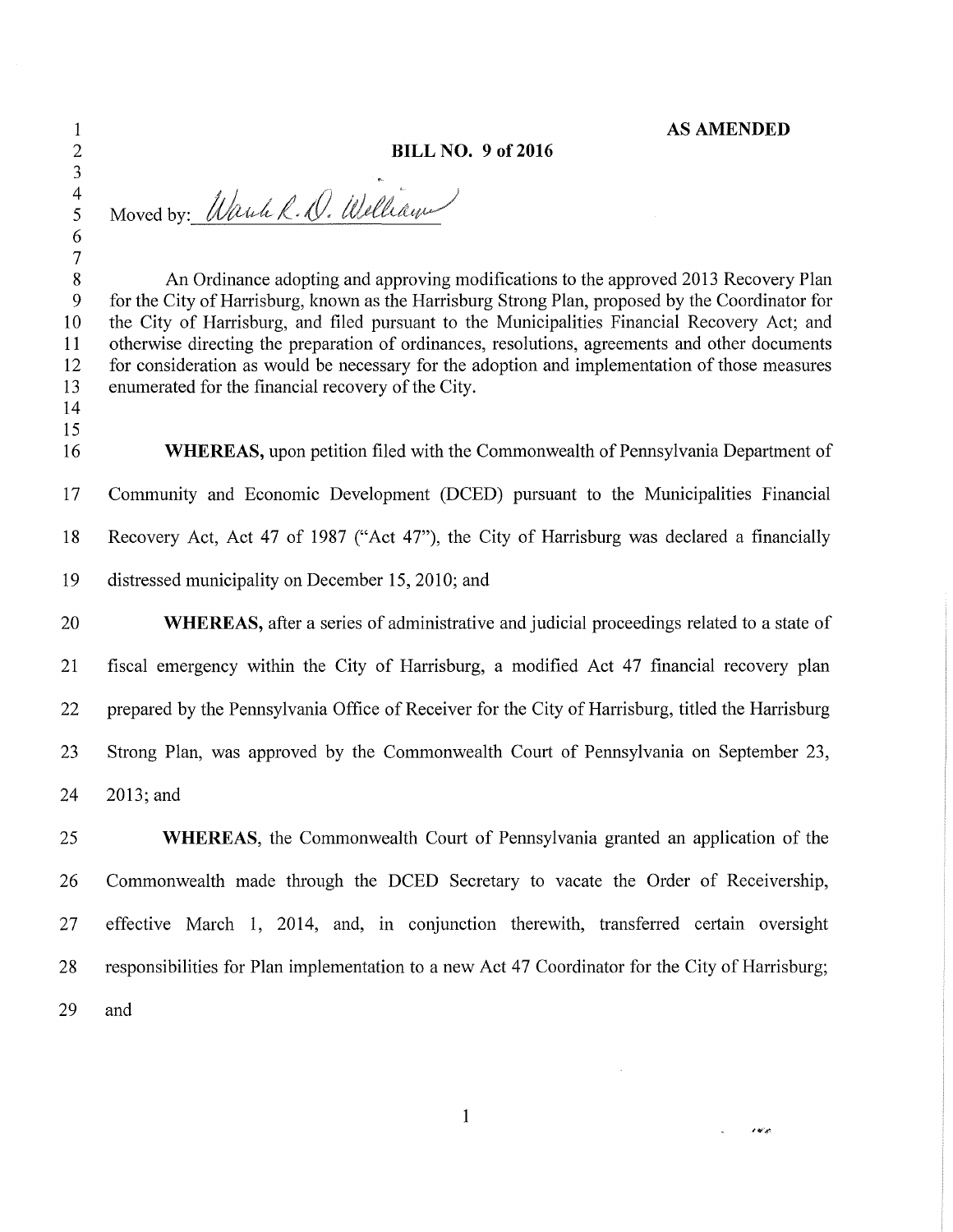| 30 | <b>WHEREAS</b> , the DCED Secretary confirmed the appointment of Fred Reddig, of the                |
|----|-----------------------------------------------------------------------------------------------------|
| 31 | Pennsylvania Department of Community and Economic Development, as Act 47 Coordinator;               |
| 32 | and                                                                                                 |
| 33 | WHEREAS, in consideration of updated financial and operational information and                      |
| 34 | consistent with the provisions of Act 47, the Coordinator prepared proposed modifications to the    |
| 35 | Recovery Plan, which he caused to be filed with the City Clerk and delivered to other               |
| 36 | appropriate City officials, on or about November 25, 2015; and                                      |
| 37 | <b>WHEREAS</b> , after the Coordinator and his Team provided public presentations of the            |
| 38 | proposed modifications, the Coordinator updated the proposed modifications, which were              |
| 39 | consolidated and filed with the City Clerk and delivered to other appropriate City officials, on or |
| 40 | about March 21, 2016; and                                                                           |
| 41 | <b>WHEREAS,</b> the Council of the City of Harrisburg have determined that it is in the City's      |
| 42 | best interest to adopt the Amended Recovery Plan at this time.                                      |
| 43 |                                                                                                     |
| 44 | NOW, THEREFORE, BE IT ORDAINED BY THE COUNCIL OF THE CITY OF                                        |
| 45 | HARRISBURG, AND IT IS HEREBY ORDAINED BY AUTHORITY OF THE SAME, as                                  |
| 46 | follows:                                                                                            |
| 47 |                                                                                                     |
| 48 | SECTION 1. The Council of the City of Harrisburg hereby adopts the Recovery Plan for                |
| 49 | the City of Harrisburg prepared and submitted by the Coordinator, and filed with the City Clerk     |
| 50 | on March 21, 2016, including subsequent revisions thereto, if any, pursuant to Act 47, as           |
| 51 | amended.                                                                                            |
|    |                                                                                                     |

2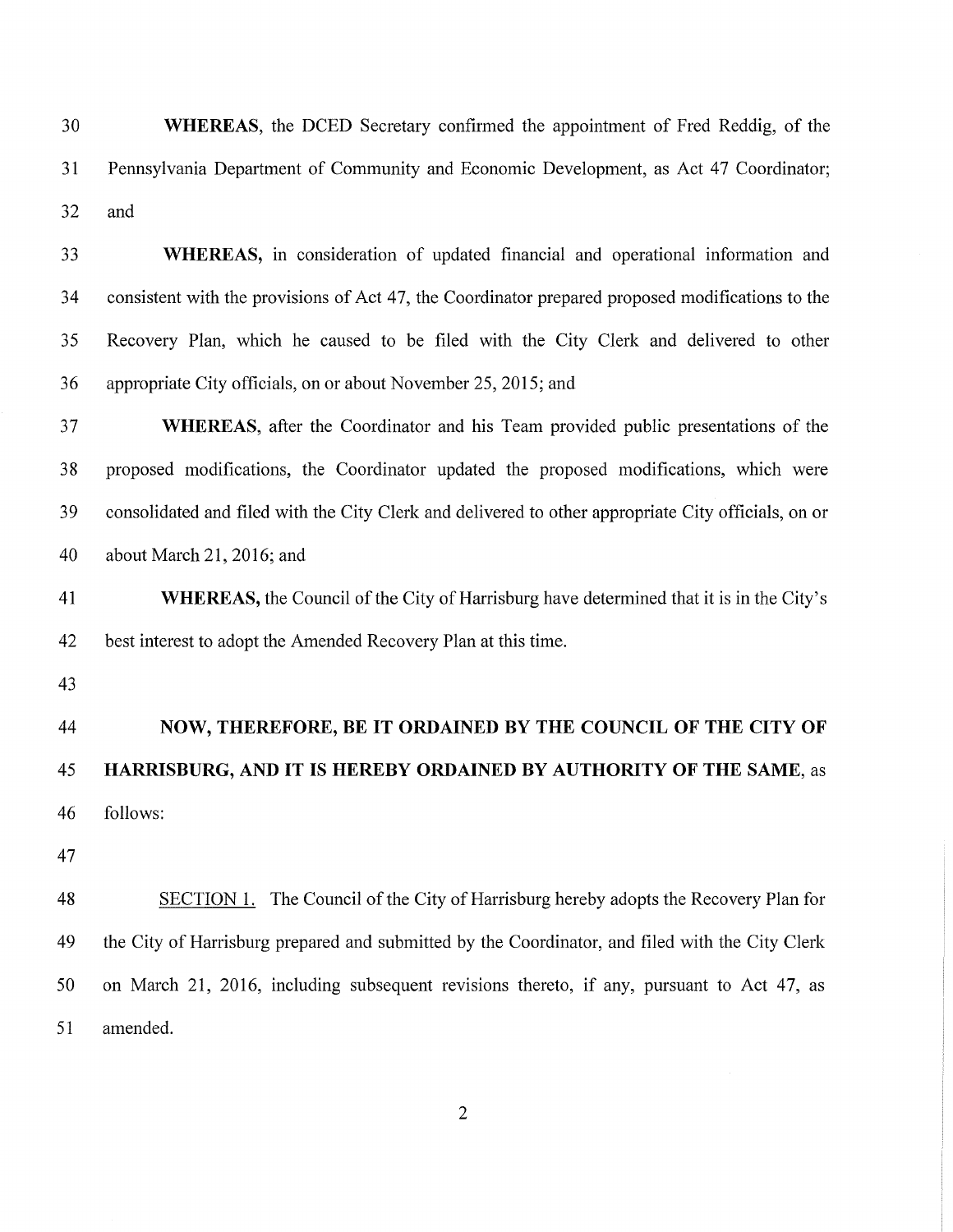52 53 54 55 56 SECTION 2. The Council of the City of Harrisburg hereby approves the ongoing implementation of the Amended Recovery Plan as prepared and submitted by the Coordinator, and filed with the City Clerk on March 21, 2016, including the continuing provisions of the Harrisburg Strong Plan as approved by the Commonwealth Court of Pennsylvania and any subsequent revisions to the proposed Amended Plan, if any, pursuant to Act 47, as amended.

57 58 SECTION 3. THE CITY'S CONSIDERATION OF HOME RULE WILL BE BY WAY OF A SEPARATE ORDINANCE.

59 60 61 62 SECTION [34 4. The City Clerk and City Solicitor, and any other appropriate City officials are hereby authorized and instructed to prepare for adoption any necessary related ordinances, resolutions, agreements or other documents and revisions to ordinances, resolutions, agreements and other documents necessary to implement the Amended Recovery Plan.

63 64 65 66 SECTION [fl-5. The Mayor, Council President, City Controller, and other appropriate City officials are authorized and instructed to execute any and all documents necessary to implement the Amended Recovery Plan, including any requisite applications for judicial review and approval of modifications to the Harrisburg Strong Plan.

67 68 69 70 71 72 73 74 SECTION [5] 6. SEVERABILITY: If any provision, sentence, clause, section or part of this ordinance or the application thereof to any person or circumstance is for any reason found to be unconstitutional, illegal or invalid by a court of competent jurisdiction, such unconstitutionality, illegality or invalidity shall not affect or impair any of the remaining provisions, sentences, clauses, sections or parts of this ordinance. It is hereby declared as the intent of the Council of the City of Harrisburg that this ordinance would have been adopted had such unconstitutional, illegal or invalid provision, sentence, clause, section or part not been included herein.

3